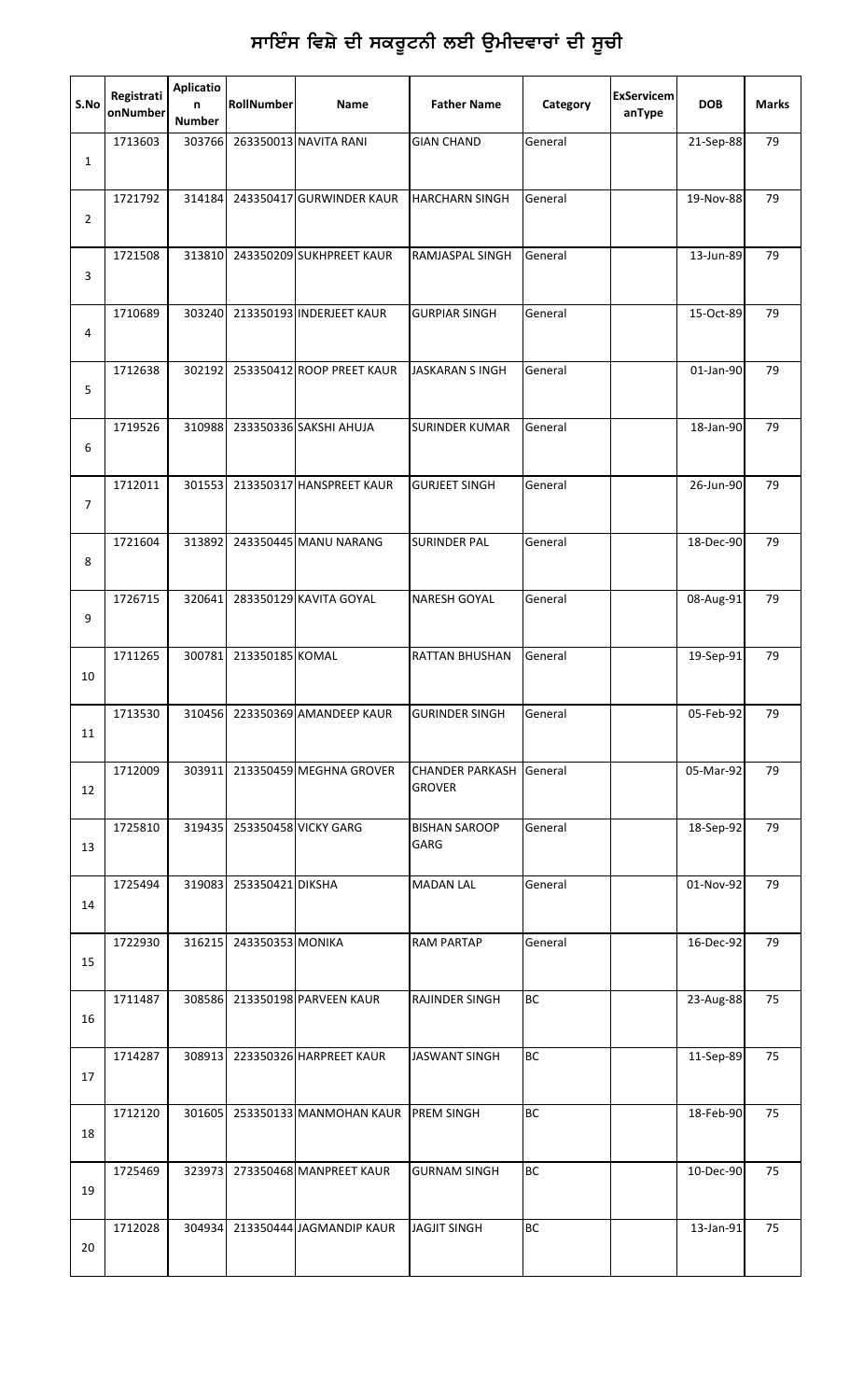| S.No | Registrati<br>onNumber | <b>Aplicatio</b><br>n<br><b>Number</b> | RollNumber       | Name                                    | <b>Father Name</b>              | Category            | <b>ExServicem</b><br>anType | <b>DOB</b> | <b>Marks</b> |
|------|------------------------|----------------------------------------|------------------|-----------------------------------------|---------------------------------|---------------------|-----------------------------|------------|--------------|
| 21   | 1712754                | 324517                                 |                  | 213350101 MANINDERJIT KAUR BALVIR SINGH |                                 | <b>SC (R&amp;O)</b> |                             | 03-Nov-92  | 54           |
| 22   | 1712423                | 301945                                 |                  | 213350405 PARVEEN BASRA                 | <b>HIND PAL</b>                 | <b>SC (R&amp;O)</b> |                             | 01-Aug-76  | 53           |
| 23   | 1719045                | 310301                                 | 263350312 SONIKA |                                         | <b>BALDEV RAJ</b>               | <b>SC (R&amp;O)</b> |                             | 08-Apr-82  | 53           |
| 24   | 1711830                | 301365                                 |                  | 213350428 NAVDEEP SANDHU                | <b>LATE PARAS RAM</b><br>SANDHU | <b>SC (R&amp;O)</b> |                             | 12-Jan-84  | 53           |
| 25   | 1719612                | 311145                                 | 273350180 SWATI  |                                         | <b>SATISH KUMAR</b>             | <b>SC (R&amp;O)</b> |                             | 18-Jan-85  | 53           |
| 26   | 1728756                | 324033                                 |                  | 253350289 PARWINDER KAUR                | <b>PARKASH SINGH</b>            | <b>SC (R&amp;O)</b> |                             | 11-Aug-85  | 53           |
| 27   | 1717554                | 312527                                 |                  | 233350224 DEEPAK KUMAR                  | PIARA LAL                       | <b>SC (R&amp;O)</b> |                             | 29-Mar-86  | 53           |
| 28   | 1717245                | 307803                                 |                  | 233350078 SUCHET SAHNI                  | SATPAL SINGH                    | <b>SC (R&amp;O)</b> |                             | 26-May-86  | 53           |
| 29   | 1726087                | 322315                                 |                  | 253350498 BEANT KAUR                    | <b>BHIMA SINGH</b>              | <b>SC (R&amp;O)</b> |                             | 18-Aug-87  | 53           |
| 30   | 1714934                | 304784                                 |                  | 263350092 RAMANDEEP KAUR                | PRITPAL SINGH                   | <b>SC (R&amp;O)</b> |                             | 15-Nov-89  | 53           |
| 31   | 1715886                | 305983                                 |                  | 223350443 GURPREET SINGH                | SATPAL                          | <b>SC (R&amp;O)</b> |                             | 24-Oct-92  | 53           |
| 32   | 1721903                | 314540                                 |                  | 273350121 AMANDEEP KAUR                 | <b>SUKHWANT SINGH</b>           | <b>SC (R&amp;O)</b> |                             | 22-Oct-81  | 52           |
| 33   | 1720484                | 312427                                 |                  | 243350462 RAJNI BALA                    | <b>CHAIN RAM</b>                | <b>SC (R&amp;O)</b> |                             | 07-Feb-85  | 52           |
| 34   | 1710127                | 315148                                 |                  | 213350209 KAWALJEET SINGH               | GURCHARAN SINGH SC (R&O)        |                     |                             | 21-Aug-86  | 52           |
| 35   | 1728958                | 323924                                 |                  | 283350296 REENA RANI                    | <b>JAGAN NATH</b>               | <b>SC (R&amp;O)</b> |                             | 11-Jan-87  | 52           |
| 36   | 1717292                | 310699                                 | 233350018 HEENA  |                                         | <b>BABU RAM</b>                 | <b>SC (R&amp;O)</b> |                             | 03-May-87  | 52           |
| 37   | 1726789                | 320741                                 |                  | 253350243 PARDEEP KAUR                  | <b>GURDEV SINGH</b>             | <b>SC (R&amp;O)</b> |                             | 25-Aug-89  | 52           |
| 38   | 1726211                | 319976                                 |                  | 283350205 RANVIR KAUR                   | <b>MOHAN SINGH</b>              | <b>SC (R&amp;O)</b> |                             | 19-Jul-92  | 52           |
| 39   | 1715646                | 305678                                 | 223350497 NAVJOT |                                         | PARMANAND                       | <b>SC (R&amp;O)</b> |                             | 25-Oct-92  | 52           |
| 40   | 1713811                | 303659                                 |                  | 223350421 POONAM KAUR                   | PARAMJIT SINGH                  | <b>SC (R&amp;O)</b> |                             | 23-Jul-93  | 52           |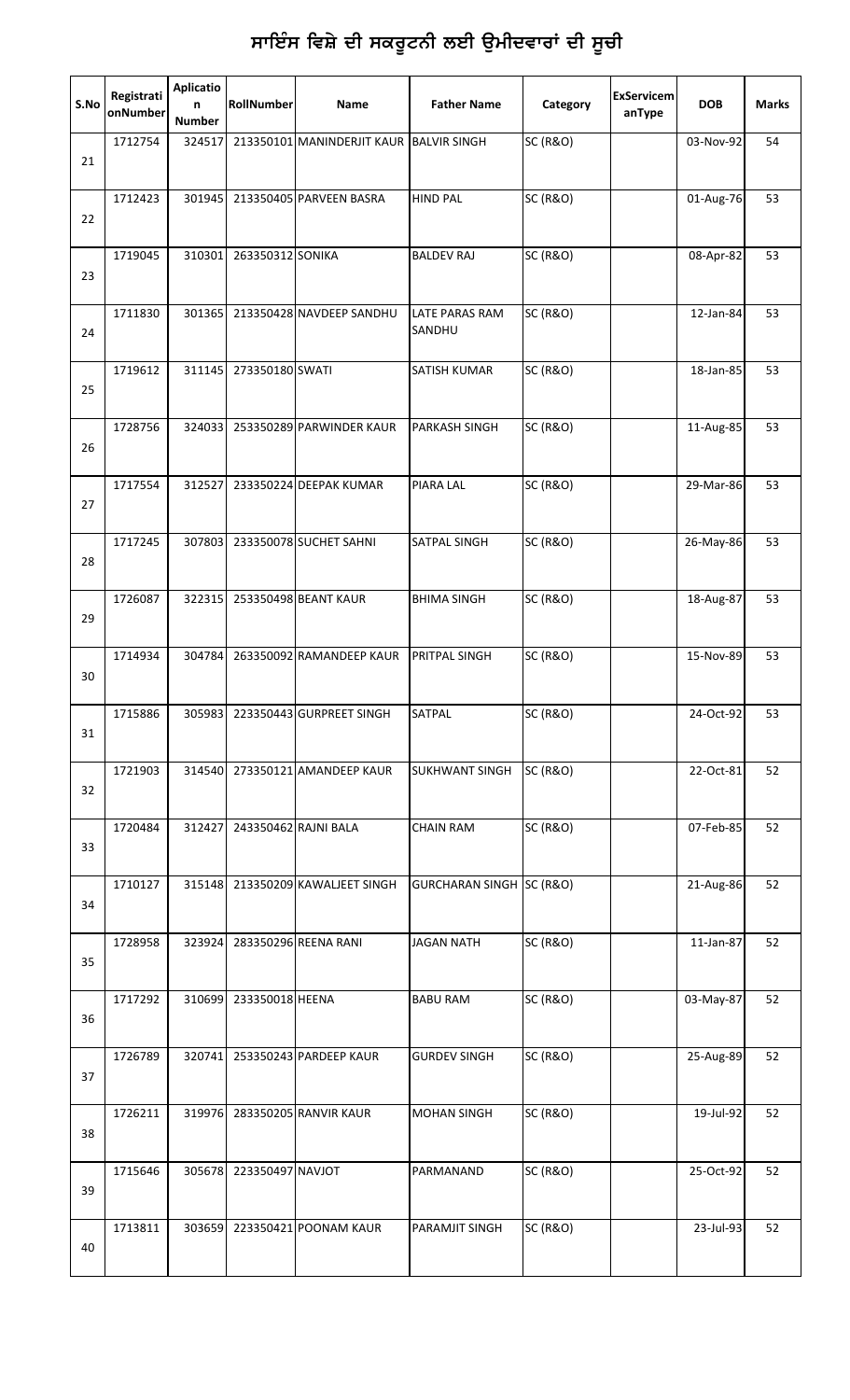| S.No | Registrati<br>onNumber | <b>Aplicatio</b><br>n<br><b>Number</b> | RollNumber                  | Name                                 | <b>Father Name</b>     | Category            | <b>ExServicem</b><br>anType | <b>DOB</b>  | <b>Marks</b> |
|------|------------------------|----------------------------------------|-----------------------------|--------------------------------------|------------------------|---------------------|-----------------------------|-------------|--------------|
| 41   | 1715086                | 304963                                 |                             | 263350116 JASWINDER KAUR             | <b>BALWINDER SINGH</b> | <b>SC (R&amp;O)</b> |                             | 24-Nov-93   | 52           |
| 42   | 1722030                | 314459                                 | 243350451 EENA RANI         |                                      | <b>JAGIRI LAL</b>      | <b>SC (R&amp;O)</b> |                             | 26-Aug-94   | 52           |
| 43   | 1722736                | 315421                                 |                             | 243350165 HARJINDER KAUR             | <b>TARLOK SINGH</b>    | <b>SC (R&amp;O)</b> |                             | 19-Mar-79   | 51           |
| 44   | 1713954                | 315270                                 |                             | 223350148 BEANT KAUR                 | <b>SUKHDEV SINGH</b>   | <b>SC (R&amp;O)</b> |                             | 23-Sep-81   | 51           |
| 45   | 1720166                | 312105                                 |                             | 243350177 VINOD KUMAR                | <b>GURMEJ RAM</b>      | <b>SC (R&amp;O)</b> |                             | 18-Nov-85   | 51           |
| 46   | 1712273                | 301778                                 |                             | 213350055 HARPREET SINGH             | <b>GURMAIL SINGH</b>   | <b>SC (R&amp;O)</b> |                             | 14-Jun-86   | 51           |
| 47   | 1716497                | 311202                                 |                             | 223350377 GURPREET SINGH             | <b>BHUPINDER SINGH</b> | <b>SC (R&amp;O)</b> |                             | 18-Dec-86   | 51           |
| 48   | 1719320                | 310731                                 | 233350107 MONIKA            |                                      | <b>GURDIAL SINGH</b>   | <b>SC (R&amp;O)</b> |                             | 01-May-87   | 51           |
| 49   | 1717007                | 310518                                 |                             | 233350368 RANJIT SINGH KALSI         | <b>BHAG SINGH</b>      | <b>SC (R&amp;O)</b> |                             | 02-Jan-88   | 51           |
| 50   | 1715184                | 305117                                 |                             | 263350115 JASVIR KAUR                | <b>DHARAM PAUL</b>     | <b>SC (R&amp;O)</b> |                             | 12-Mar-88   | 51           |
| 51   | 1720793                | 312835                                 |                             | 243350115 NAVDEEP SEHGAL             | <b>AMARJIT SEHGAL</b>  | <b>SC (R&amp;O)</b> |                             | 09-Jul-88   | 51           |
| 52   | 1725298                | 320483                                 |                             | 253350173 DAVINDER SINGH             | HARBHAJAN SINGH        | <b>SC (R&amp;O)</b> |                             | 10-Aug-89   | 51           |
| 53   | 1716870                | 307271                                 |                             | 263350187 BANPREET KAUR              | <b>JASPAL SINGH</b>    | <b>SC (R&amp;O)</b> |                             | 19-Dec-91   | 51           |
| 54   | 1718254                | 311377                                 |                             | 233350326 RAJBIR KAUR                | <b>AJIT SINGH</b>      | <b>SC (R&amp;O)</b> |                             | 25-Dec-84   | 50           |
| 55   | 1710409                | 303197                                 | 213350033 ANJALI            |                                      | <b>RAM SARAN</b>       | <b>SC (R&amp;O)</b> |                             | $10-Aug-86$ | 50           |
| 56   | 1714349                | 304045                                 |                             | 223350172 DALJINDER SINGH            | <b>SARWAN SINGH</b>    | <b>SC (R&amp;O)</b> |                             | 14-Dec-86   | 50           |
| 57   | 1711614                | 301097                                 |                             | 213350474 SANDEEP SINGH              | <b>JASWANT SINGH</b>   | <b>SC (R&amp;O)</b> |                             | 04-Feb-87   | 50           |
| 58   | 1713736                | 303318                                 |                             | 223350239 SUKHWINDER KAUR ROOP SINGH |                        | <b>SC (R&amp;O)</b> |                             | 24-May-91   | 50           |
| 59   | 1714075                | 303772                                 |                             | 263350495 DURGA PARSAD               | <b>GANGA PARSAD</b>    | <b>SC (R&amp;O)</b> |                             | 28-Mar-94   | 50           |
| 60   | 1719511                |                                        | 310956 233350243 NISHA RANI |                                      | <b>FAKIR CHAND</b>     | <b>SC (R&amp;O)</b> |                             | 29-Jul-94   | 50           |